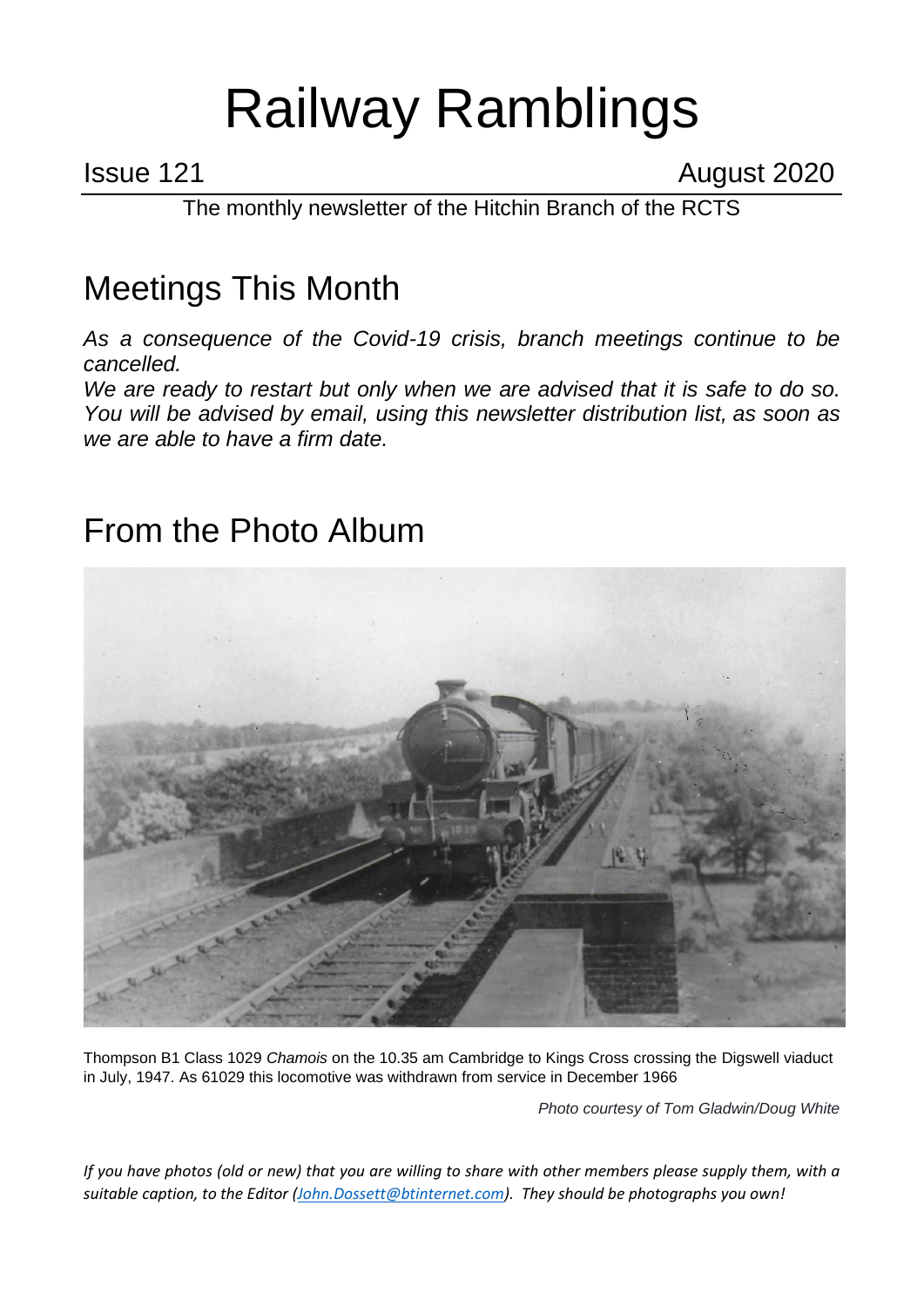#### Chairman's Platform

First, I want to update you about our future meetings. As mentioned previously, we have been considering how, and when, we might be able to restart. The relaxation of most of the Covid-19 lockdown measures changed substantially in early July (and may have changed again by the time you read this) as the government tries to balance a return to "normality" with the changing risk. Clearly, coming to branch meetings might be "nice-to-do" but is almost certainly not something to do unless there is virtually no risk. Many of us are of an age where catching this virus is likely to carry serious consequences. At present we still have neither of our venues ready to enable us to restart and so for the time being we have to continue, without meetings, as we have for the past few months.

For meeting content, we are now ready to restart our previously published programme of branch meetings but can only do so if the venues are deemed suitable and we are satisfied that the risk level is extremely low. We need to be absolutely sure that we can fully comply with all of the government guidelines at the time. From this issue of RR, the editor is starting to again include programme details, but I stress that they will only be taking place if I have sent out an email to that effect.

This month we again have a bumper issue of Railway Ramblings and our editor is endeavouring to source content that might interest and/or amuse you. So, if any of you have railway related topics, with or without photos, which you could share with other members then please send them to the editor. The greater the variety the wider the appeal to our readers.

Please remember, whatever you do, keep safe and follow the government guidelines.

*Steve Lacey*

#### Notes About the Thompson B1 Class

(see photo on first page)

The B1 class quickly became the most successful of Thompson's locomotive designs and a total of 410 were built by the LNER and British Railways (BR). Introduced in 1942, the first example, No. 8301, later renumbered 1000 and finally 61000), was named *Springbok* to commemorate a visit by Jan Smuts, then Prime Minister of South Africa. The first 274 were built by the LNER and 136 were built by BR after nationalisation in 1948. The total number in stock at any one time however was only 409 as 61057 was involved in an accident in 1950 and was scrapped.

59 of the 410 locomotives were named. Early B1s were named after species of antelope, whilst later engines were named after members of the board of directors of the LNER. This led to the fact that the Class B1 contained the shortest name given to a British Railways locomotive, (6)1018 *Gnu,* and one of the longest, (6)1221 *Sir Alexander Erskine-Hill*.

#### Local Observations

#### **All reports as seen at Welwyn North**

On the days of **17th / 18th / 19th June** we had 60046 (light engine) make 2 return trips per day from Wembley to Royston for the purpose of driver route learning, a couple of them returned via Hertford North.

**19th June** We also had an unusual working when 700149 failed at Cambridge, this was hauled back to Hornsey by 700034 forming a 20-coach train, leaving Cambridge around 21:30.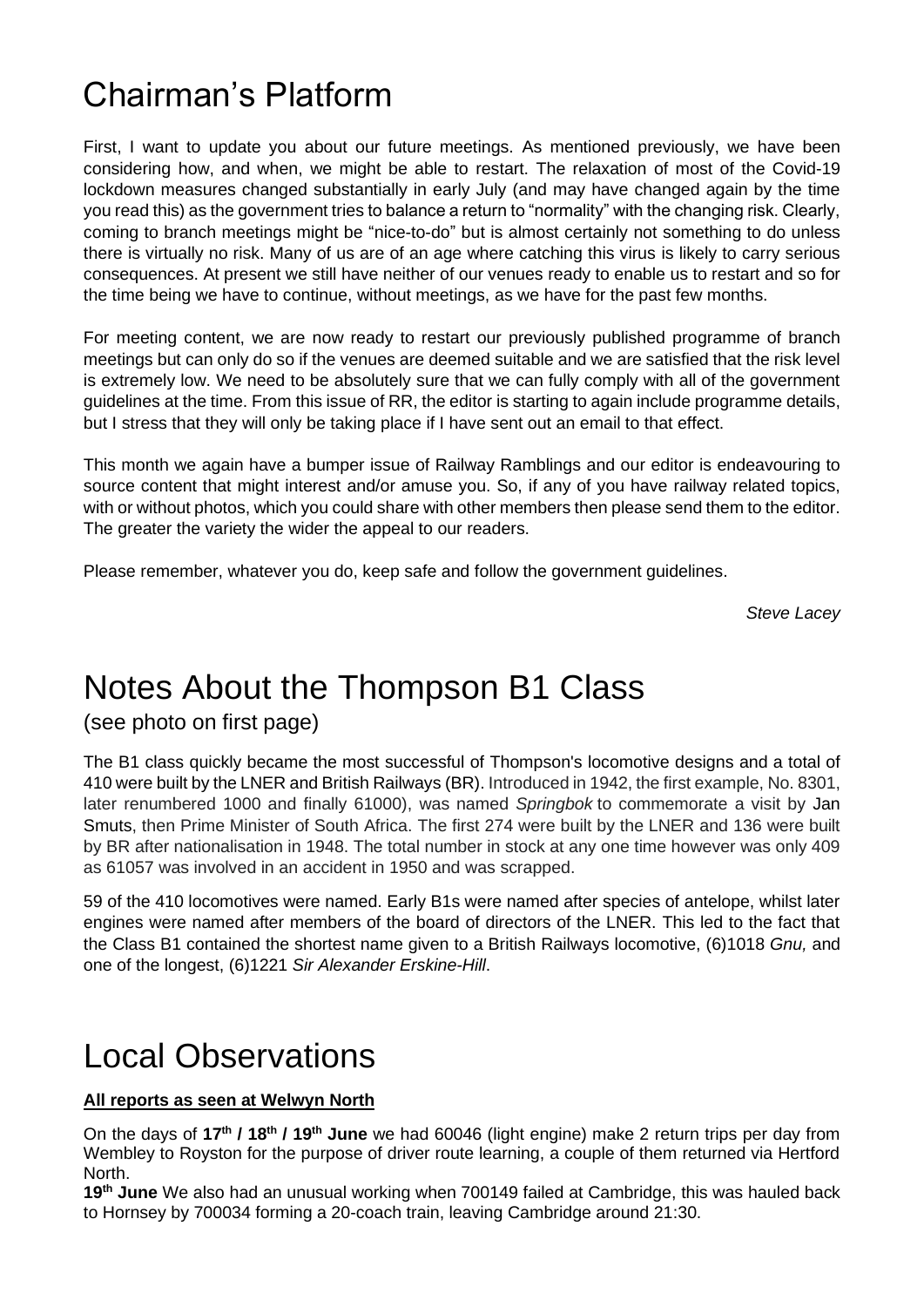**Sunday 21st June** Saw three engineering trains work past here, having part of a track renewal project at Finsbury Park, the loco's involved on the top & tailed trains were 56049 / 302, 66739 / 783 & 66594 / 746 all returning north by 10:00.

**Monday 22nd June** An Eastleigh to March engineers train passed with 66735 (13:41d) in charge.

A very quiet week followed until **Friday 26th June** we had 66705 / 748 rumble past at 05:30 returning light engines to Peterborough having spent a couple of days in Welwyn GC yard. Also, on this day 66753 (13:21d) passed with a Hoo Junction to Whitemoor empty ballast train.

**Tuesday 30th June** Saw a very unusual traction on a movement from Tonbridge Yard to Peterborough when 3 x Class 73s were used to haul failed class 66740, the same three 73s (73107 / 136 / 212) then hauled 66792 back to Tonbridge.

**Wednesday 1st July** 56103 was used on another route learning trip from Wembley to Royston passing at 12:33, the return journey was via Hertford North (15:48)

On **Thursday 2nd July** 37612 passed at 16:03 with a test train from Ashford to Derby.

**Saturday 4th July** A light engine 66717 came through at 06:20 running from Peterborough to Bounds Green, this locomotive then hauled another set of Mk4 coaches to Doncaster for scrap, passing Stevenage via Hertford at 08:40. Also, today saw 66751 hauling units 466019 / 039 from Slade Green to Doncaster, both of these trains ran via the Hertford loop, timed at Stevenage 14:36.

A rescue took place on **Tuesday 7th July** when 67028 was sent to Doncaster to haul back to Bounds Green a failed Class 91 (91106) The train passed here at 16:20.

**Saturday 11th July** Saw another MK4 set being towed from Bounds Green to Doncaster via Hertford North (10:40. (running 89 minutes late) hauled by 66713 and DVT 82224 also in the consist.

**Monday 13th July** had two more unusual workings the first being 2 x Class 321 being transferred for use from Doncaster to Clacton (321903 / 322484) at 12:50. These were followed an hour or so later by 57312 dragging 317662 / 888 from Eastleigh to Ely passing here at 14:30.

The latest Azuma 801230 made its first run to Kings Cross on **Thursday 16th July.**

**Friday 17th July,** we had the first sighting of a Grand Central unit since lockdown, also 66164 (14:35) southbound hauling two barrier coaches.

Then on **Saturday 18th July** early at 07:06 47805 passed with the Crewe to Paignton, *English Rivera Statesman* excursion, this returned at 22:19. Also, today 37254 ran past with a test train from Ferme Park via Hertford East to Derby at 09:12 and 47802 passing at 12:52, returning to Southall from Doncaster again with some barrier vehicles.

(Observations courtesy of our Branch Secretary, Dave Elsdon)

#### Where Did It Begin? - John Dossett

Having read Paul Holloway's article in last month's issue of RR, I thought I ought to try answering the same question. It is one which I've been asked a few times and usually given "off the cuff" answers. However, the more I search the (deteriorating) memory the more fragments of an answer I find. This is my (latest) summary:

When I was a small child we lived in various Suffolk and Norfolk villages – none with a railway and, like many countryfolk, we didn't have any transport other than bicycles – so I doubted that was the start. But I do recall that "James The Red Engine" (published in 1946) was my favourite book and was read to me time and time again.

About the time I started school I also know that I used to spend some of the



summer holidays with my paternal grandparents who lived between Beccles and Bungay. During those stays we often went into Beccles, which in those days was quite a railway hub, and free of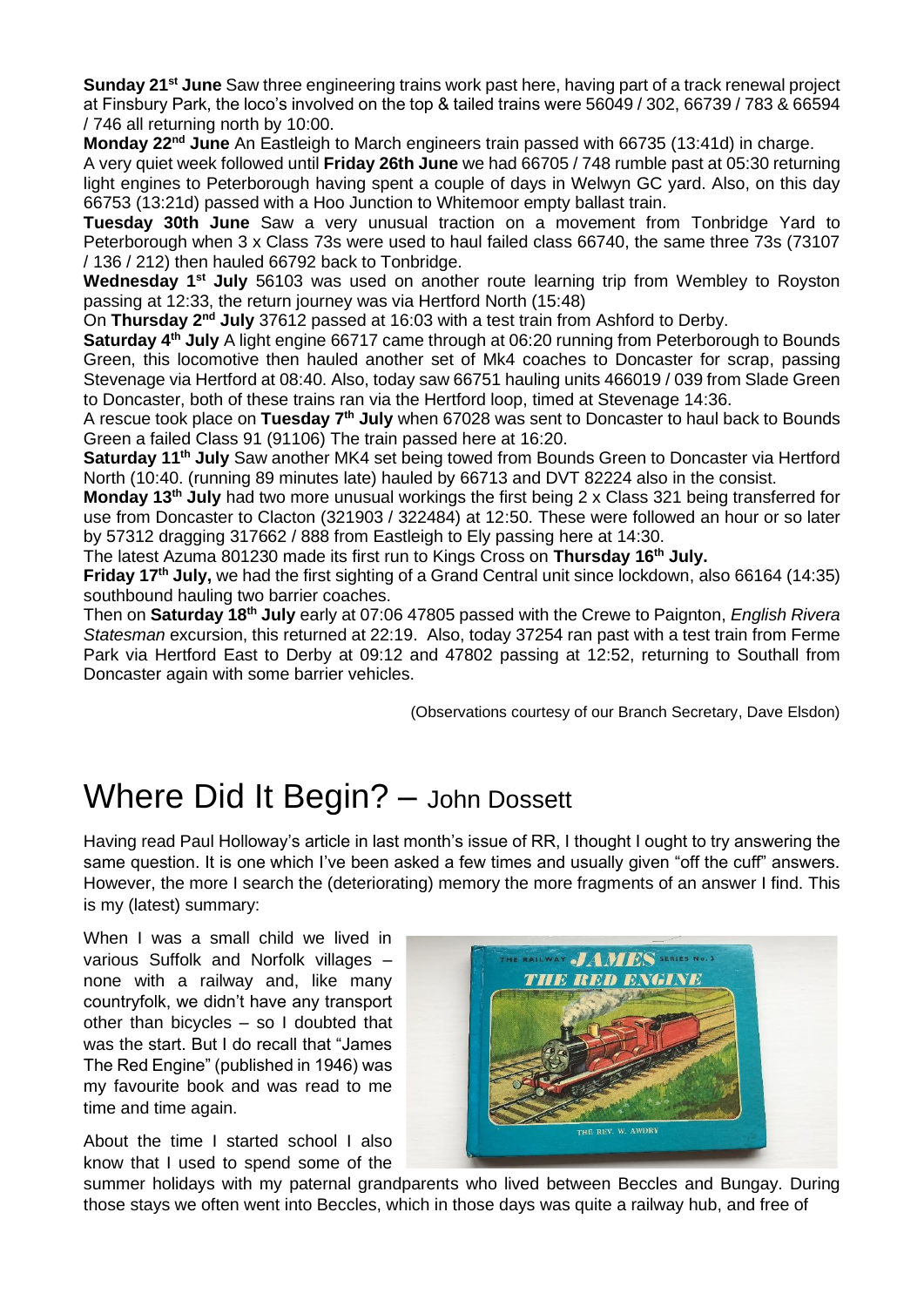parental constraint I used to delight in running backwards and forwards across the footbridge through the smoke and steam belching from the locos. I don't know that I took any interest in the trains themselves but maybe the smoke & steam got into my blood.

Roll forward a small number of years, probably early 1950s, and I know I yearned for a toy castle & soldiers for Christmas. My Dad decided that, unbeknown to me, what I really wanted was a train set! In those times money was not exactly plentiful so over the year he bought the various components, built a modest baseboard from old tea-chest panels, and put them all together. He did this in secret in a room from which he removed the door handle to hide it from (my) prying eyes. He decided on Hornby Dublo (Trix was the only alternative as Rovex was yet to appear) and to try to ensure interest I had a couple of sidings from the outset. Relatives looking for advice on what they could purchase "young John" for Christmas were steered in the direction of accessories for the train set. I do recall getting two level crossings which were promptly exchanged for two carriages (which I still have tucked away somewhere).

The model railway (no longer a mere "train set") lasted for many years, certainly into my early years at grammar school. My grandparents moved to Felixstowe during this time and during my visits I often used to wander down to the station(s) and see what was going on – and I started to record numbers. The Felixstowe Branch line in those days was quite interesting – trains for Beach and Dock Stations had to go into Town station first as the direct loop had been lifted. I recall drawing the track plan as I thought it had great modelling potential – but have since lost it. I don't recall a great enthusiasm for "train spotting", it was just something that many boys of a certain age bracket did. The occasional trip to London or to visit relatives elsewhere in the UK only offered small opportunities to see railways in action.



DMUs 79252 and 79063 leaving Felixstowe Town station bound for Felixstowe Beach on 12 July 1963. The other line is to Ipswich and all trains for Beach (and Felixstowe Dock) had to go into Town first as the triangular link between the lines had been lifted. This was, of course, before Felixstowe docks was redeveloped as a container port.

*Photo: John Dossett*

So, I conclude that "James The Red Engine" was where it began. The ongoing interest was fuelled by small injections of real steam and railway modelling. It's not that different now – I still have a model railway, boosted when children started to leave the roost relinquishing a bedroom which was then allocated to me by the boss. My interest in 12-inches-to-the-foot remains pretty general and we have been on a number of railway themed holidays in quite a few countries.

I found it interesting to think back over the years to answer the question "where did it begin?" The next question I am now mulling over is "why is the GWR the focus of my modelling interest?"

*John Dossett*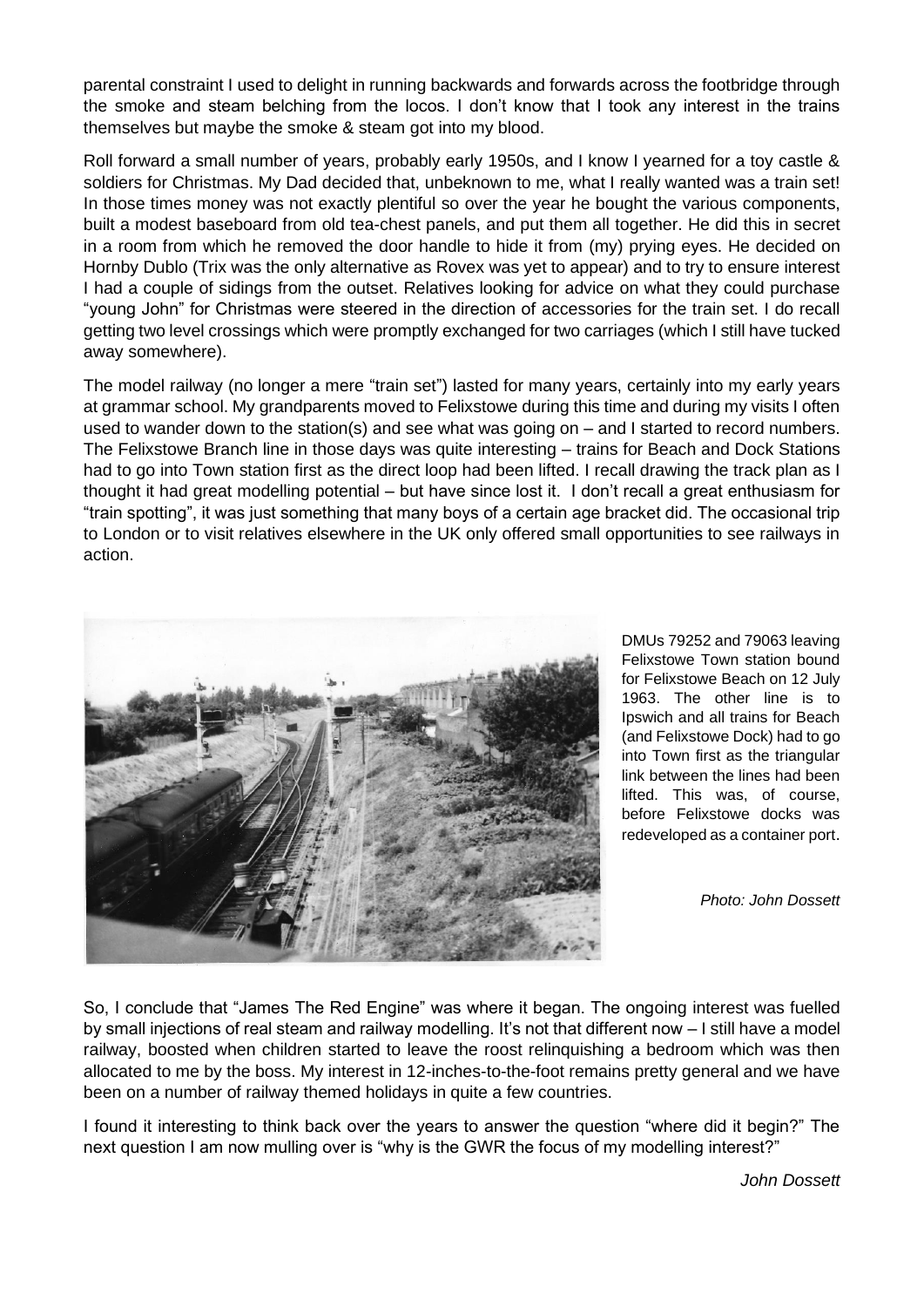### Enjoy Your Cup Of Tea – Martin Elms

In my first year on the railway at Norwich in 1970, for my education and experience, I was attached to a gang of track re-layers for a month.

During a hard, cold night shift at Diss we paused for a snack in the gang bus which had a sort of kitchen in the back and sat about 15 of us. One of our gang was concerned that he had lost his flat cap, don't worry I said we will have a good look in the bus after the break.

The gang ate their food - doorstep sandwiches, raw onions, apples, etc out of metal sandwich boxes or paper bags, then had a smoke, the ganger with his faithful pipe – in the bus of course!

This was washed down with tea. This being made in a type of stainless-steel bucket with a spout, a handle and a hinged lid. Water, which was from a plastic container, was boiled in large black furred lined kettles heated on a gas ring also in the bus – health and safety not in evidence. The water was poured into the bucket – a packet of loose tea, a bag of sugar and condensed milk poured in. This may sound awful – but after the time spent in the cold on the track it was well appreciated.

The tea was then poured into mugs which I think were bought in the 60's from Norwich market, they had faded patterns, a selection of differing shades of brown and crazy pavement patterns inside, well chipped and some even had handles.

After this delight we went back to work – the final job of the tea boy was to pour the remains from the bucket on to the railway bank side – it probably made a good weed killer, the bucket was emptied and out fell – a cloth cap!

So, when you see Adrian come to a meeting wearing a cloth cap ensure he still has it on when making the tea or has hung it somewhere out of reach!

Enjoy your tea.

*Martin Elms*

### A Love Affair (Part 3) – Steve Lacey

As explained in *A Love Affair Part 1* (June RR), my first volunteering day at Nene Valley Railway (NVR) started by assisting with an urgent repair job on *Thomas*. Having survived that, with both hands and eyesight intact, we went for a cup of tea, a recurring theme in locomotive restoration. I also find that as I get older, I have often only just climbed back up onto the locomotive, when the desire to climb down again to go to the loo rears its ugly head.........oh the perils of old age!

Alan Whenman, our CME, then had to find me my first job. Nowadays you get an induction course, but this was at a time when Alan had to find me the traditional awful job (in true, "what can we give the apprentice to do" mode) to test my metal. What better than ask him to clean out the smokebox? So, I was given a chipping hammer, a wire brush, a dust pan & brush and a bucket and pointed at the front end of the locomotive. What they didn't tell me, was that when she had failed 3 years previously, nobody had cleaned the smokebox out! Since then she had been stood in the sea air, rain and snow, with the wet slowly turning the contents into acidic cement.

The first task was to climb up onto the buffer beam. That is when you find that the steps are off-centre and there are few convenient hand-holds. Having made it safely up there, the next task is to open the smokebox door. This of course opens outwards, threatening to throw you back to the ground!

Now, as a child, I had been told that the handles on the front of the smokebox were set to show the train's departure time.........why do we tell children such porkies. I soon found out that one is welded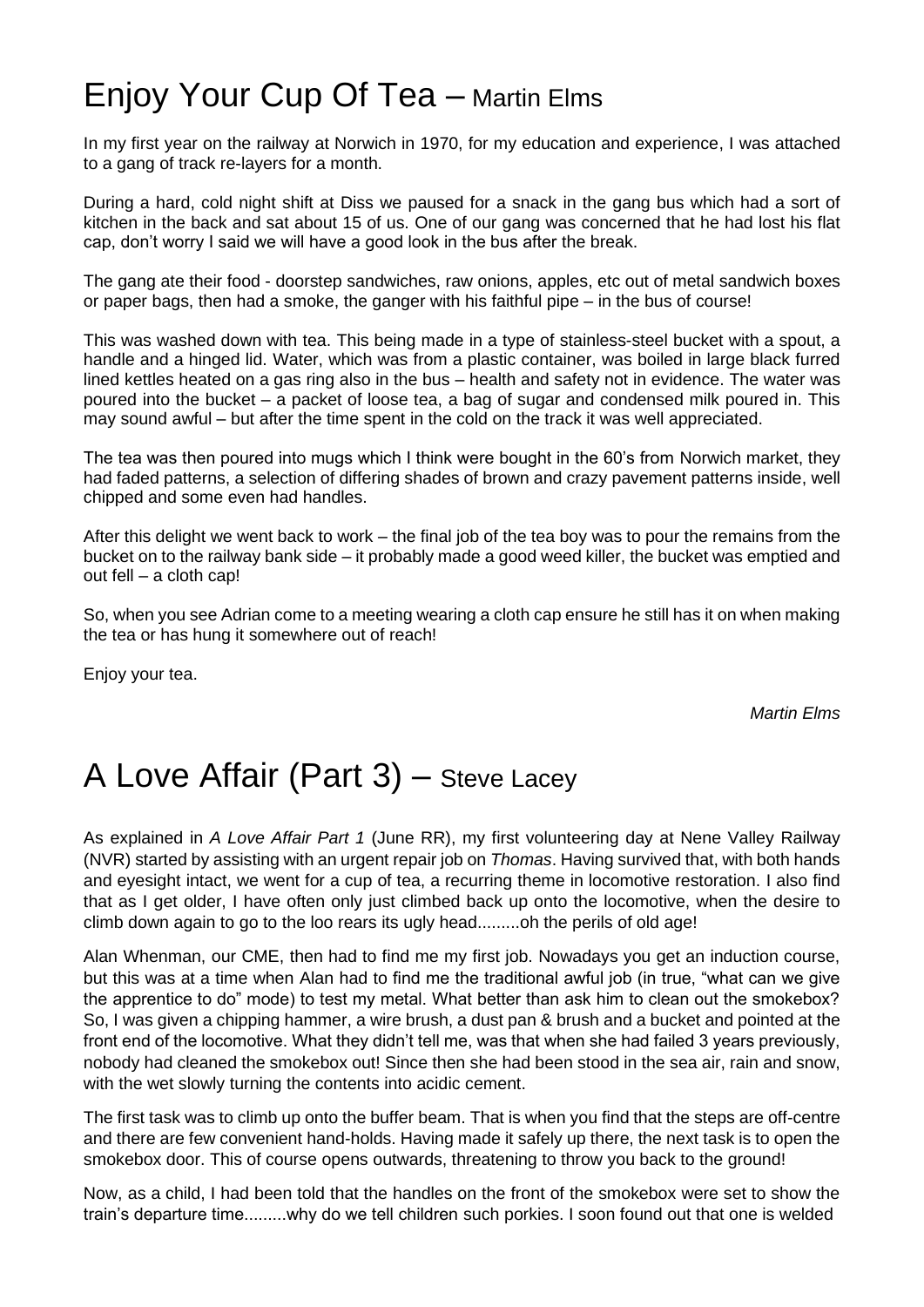to the dart (a semi-circle of steel) which engages in a slot in a vertical bar across the smokebox, holding the door closed. The other handle is on a screw thread. This tightens the door against the smokebox, thus ensuring an airtight seal, vital to producing a draught through the firebox. If that makes no sense, a quick look at the picture might help!



This photo was published in *A Love Affair Part 1,* which was in the June 2020 issue of Railway Ramblings.

*Photo: Steve Lacey*

Anyway, my luck was in, as it was already ajar. Having opened it, I now had to squeeze past the bar and start chipping away. I later found out that the bar is removable as it sits in slots at the top and bottom of the smokebox, but beware, it is heavy, so just as well I didn't know that, as I had trainers on, not the steel toecap boots that are now mandatory........potential "ouch" avoided. I spent the day chipping away, getting absolutely filthy, but with a huge smile on my face and a realisation just how long this job would take. On arrival home my wife pointed me at the shower, where I spent 15 minutes cleaning up. As I emerged, she pointed out all the bits that I had missed and directed me back in. When I next emerged, she directed me back in again, to clean the shower!

The next week, I arrived with an old plastic milk bottle filled with cold water, a bump cap, a face mask (topical or what) and a kneeler pad - I think it is called on the job learning. I forgot to say that, as with all jobs on *92 Squadron*, we always pick the worst weather, so I was cleaning the smokebox out during a hot spring weather spell, ideal to be in a black smokebox! In the course of 3 weeks, the hammer went through the thinned metal of the smokebox several times, with resultant mortification on my part. Only at the end of 3 weeks hard graft, did they tell me that the smokebox was scrap and only being kept as a pattern for a new replacement! I suppose the fact that I had stuck to the task and not thrown my toys out of the pram, resulted in me being welcomed into a great group of people.



This is the replacement smokebox, built using my cleaned-up scrapped box as a pattern.

*Photo: Steve Lacey*

*Continues …*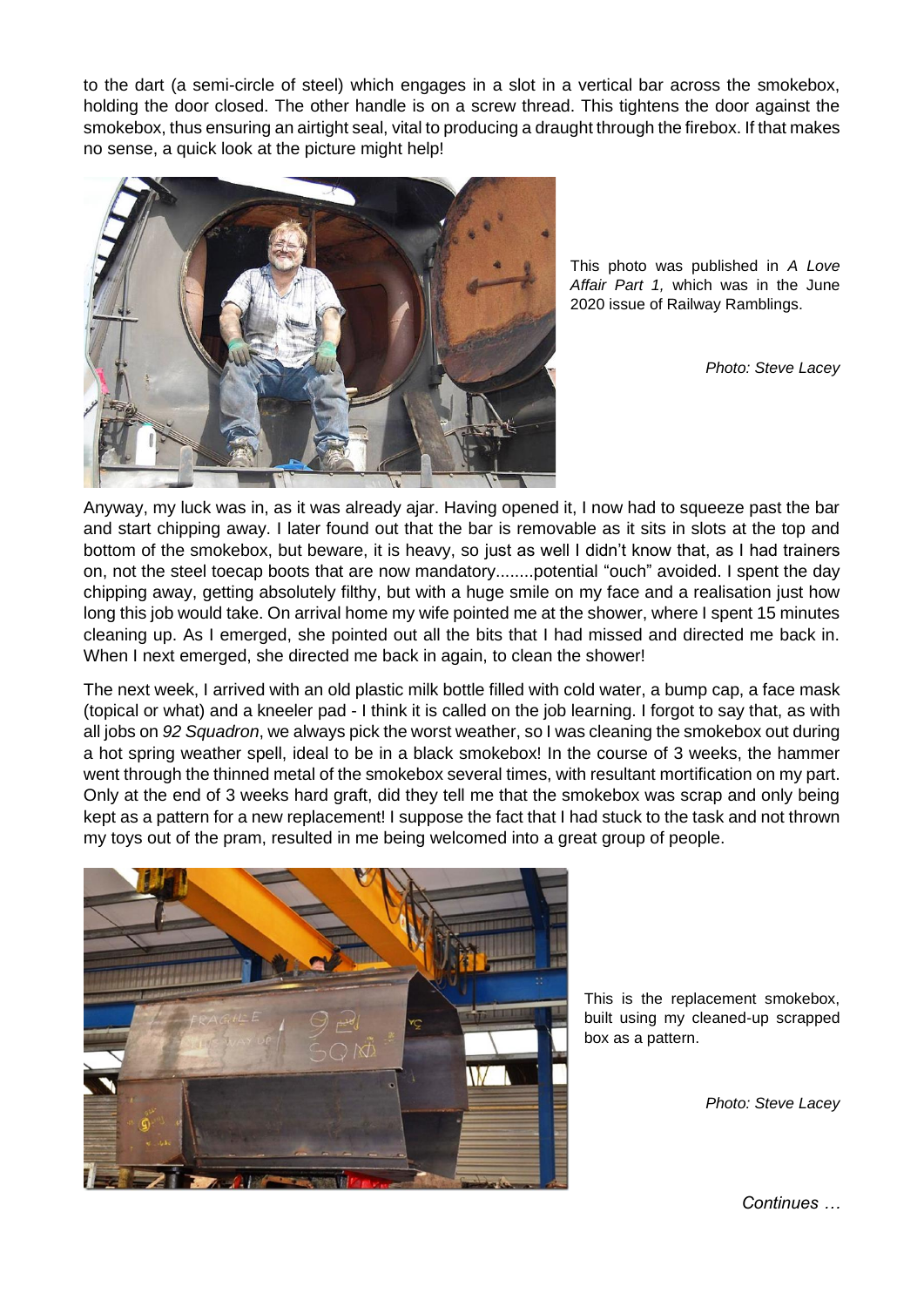Today, we have orange fire-resistant overalls, light and heavy-duty gloves, eye and ear protection, face masks, steel toecap boots and a personal track safety course and certificate before we are even allowed to wander around the yard. How anyone survived in the "old days" is a mystery!



Every restoration starts with the removal of the first nut and bolt.

Naturally the bolt head is wasted, the nut distorted and the spanner the wrong size! Deep joy.

Part 4, to be published in the September issue, will be the next test of my (and your) patience!

Steve Lacey

#### More from the Photo Album



Friday 18th July at 15:05 - Stevenage new (unfinished) Platform 5 hosts 717004 which is ready to depart ECS to Watton-at-Stone where it starts a service back to Moorgate. Passengers travel the Stevenage to Watton-at-Stone section by bus!